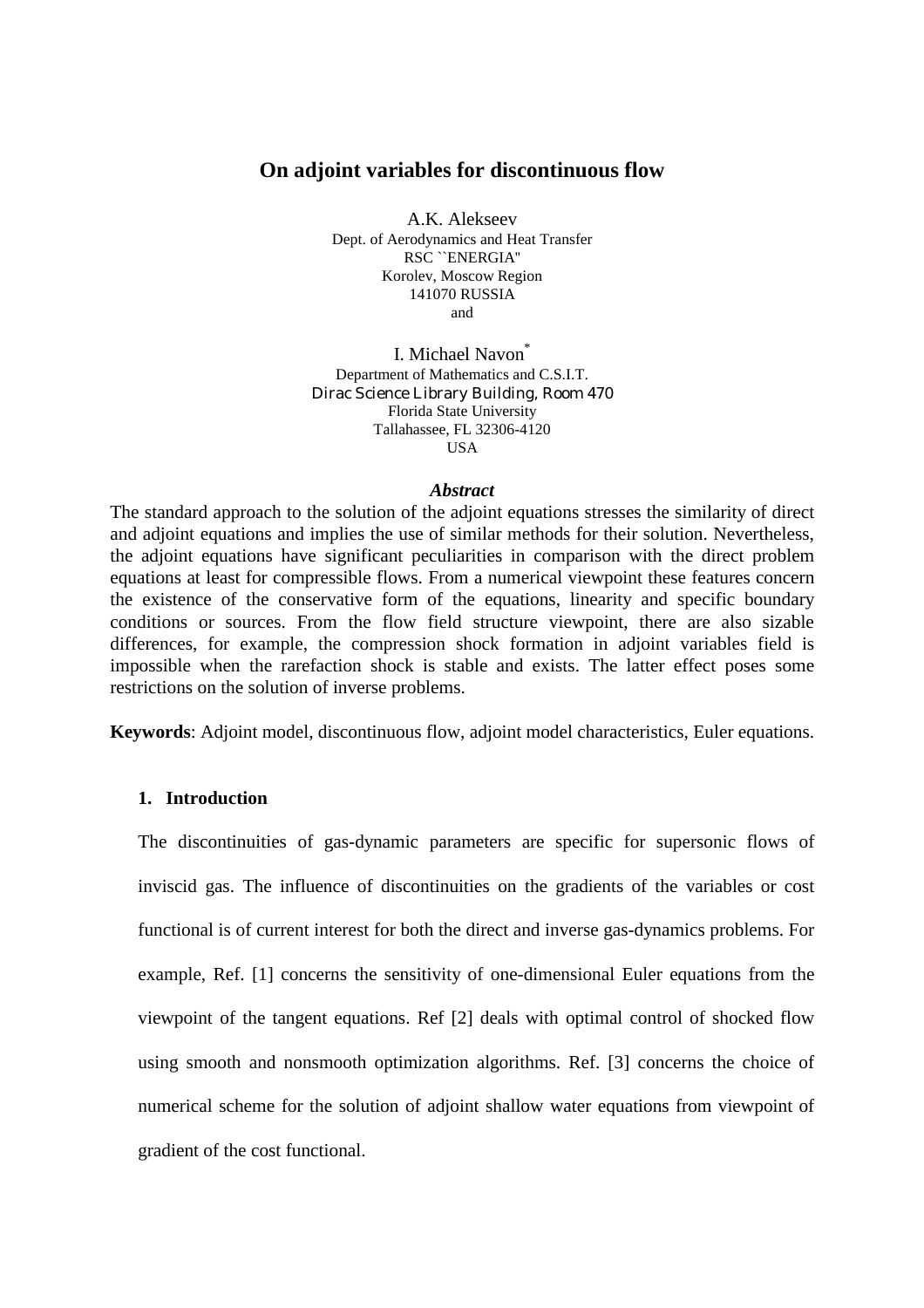The present paper concerns the discontinuities of adjoint parameters from viewpoint of the cost functional gradient, which is widely used in the variational statements of inverse problems. These discontinuities may be engendered by discontinuous structures in the gas flow. Another discontinuities may be caused by boundary conditions (sources) in the adjoint problem containing the mismatch between the target and calculated values.

 The different forms of adjoint problem that may be obtained from use of either the conservative or non-conservative gas dynamic systems are discussed from the standpoint of discontinuity handling.

## **2. Model problem statement**

We consider the estimation of inlet flow parameters from outflow measurements for supersonic gas flow as the model problem requiring the calculation of the adjoint parameters in an inverse problem*.* The non-divergent direct problem equations are used at the first step.

$$
\rho \frac{\partial U}{\partial X}^k + U^k \frac{\partial \rho}{\partial X} = 0 \tag{1}
$$

$$
U^k \frac{\partial U^i}{\partial X^k} + \frac{1}{\rho} \frac{\partial P}{\partial X^i} = 0, i = I, 2
$$
 (2)

$$
U^k \frac{\partial e}{\partial X^k} + (\kappa - 1)e \frac{\partial U^k}{\partial X^k} = 0
$$
\n(3)

$$
P=\rho RT, e=C_v T=R/(k-l)T.
$$

*f*(0, *Y*) =  $f_{\infty}$  *(Y);*  $f(X,1) = f_{\infty}$  *(1);*  $f(X,0) = f_{\infty}(0)$ ; The boundary conditions of the undisturbed external flow are used on boundaries *Y=0, Y=1*.

 $\overline{2}$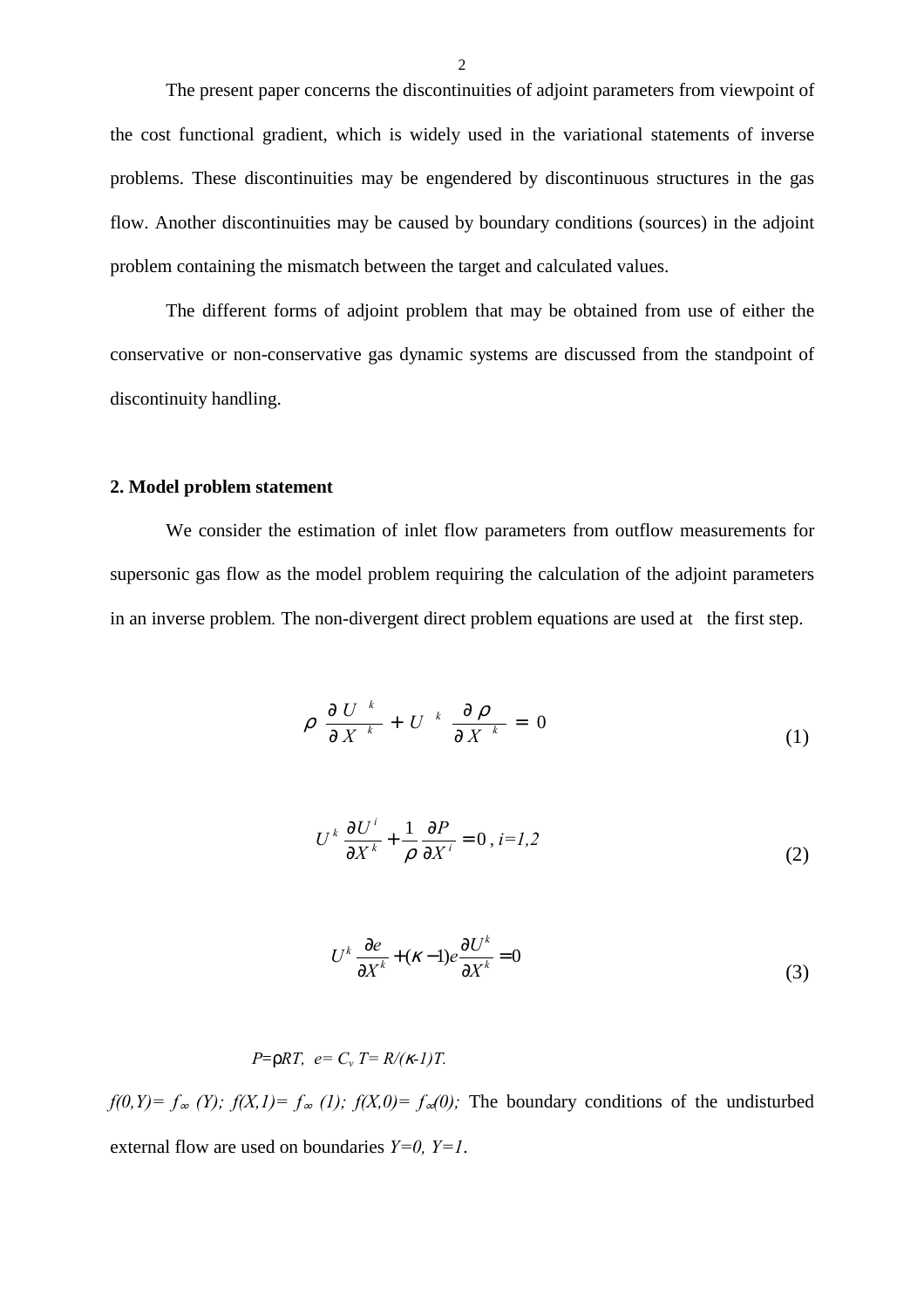The calculation region sketch is presented in Fig. 1. We are searching to estimate inflow *(X=0)* parameters  $f_{\infty}(Y) = (\rho(Y), U_i(Y), e(Y))$  from outflow data  $f^{exp}(Y, X_{max})$ *.* 

The problem is posed as a variational statement of the problem of minimizing the following cost functional:

$$
\mathcal{E}(f_{\infty}(Y)) = \int_{X_{\max}} \left(f(X_{\max}, Y) - f^{\exp}(Y)\right)^2 dy
$$
 (4)



The gradient of the above cost functional required for its minimization may be obtained from the adjoint equations as described in [4,5].

$$
\frac{\partial(\Psi_{\rho}U^{k})}{\partial X^{k}} - \Psi_{\rho}\frac{\partial U^{k}}{\partial X^{k}} + (\gamma - 1)\left(e\frac{\partial}{\partial X^{i}}\frac{\Psi_{i}}{\rho}\right) + \frac{1}{\rho^{2}}\frac{\partial P}{\partial X^{i}}\Psi_{i} = 0
$$
\n(5)

$$
\frac{\partial (U^k \Psi_i)}{\partial X^k} - \frac{\partial U^k}{\partial X^i} \Psi_k + \frac{\partial (\Psi_\rho \rho)}{\partial X^i} - \Psi_\rho \frac{\partial \rho}{\partial X^i} - \frac{\partial e}{\partial X^i} \Psi_e + (\gamma - 1) \frac{\partial (\Psi_e e)}{\partial X^i} = 0
$$
(6)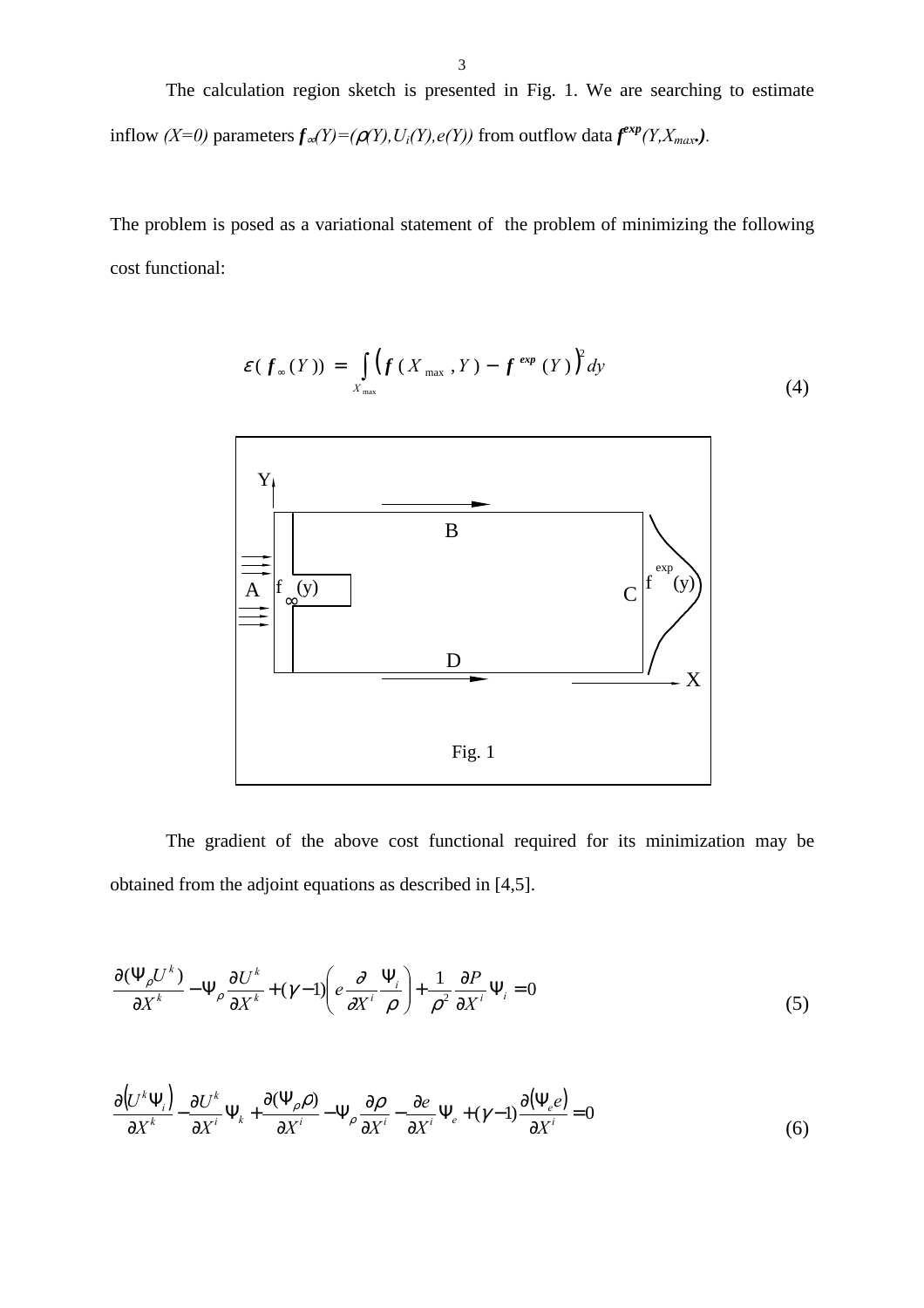$$
\frac{\partial (U_k \Psi_e)}{\partial X_k} - (\gamma - 1) \frac{\partial U_k}{\partial X_k} \Psi_e + (\gamma - 1) \rho \frac{\partial}{\partial X_k} \left(\frac{\Psi_k}{\rho}\right) = 0
$$
\n(7)

Initial conditions for adjoint problem  $(X=X_{max})$  are:

$$
(U\Psi_{\rho} + (\gamma - 1)\Psi_{U}e / \rho - 2(\rho^{exp}(Y, Z) - \rho(Y, Z)))\Big|_{X_{\max}}^X = 0;
$$

$$
(U\Psi_U + \Psi_{\rho}\rho + \Psi_e(\gamma - 1)e - 2(U^{exp}(Y, Z) - U(X, Y, Z)))\Big|_{x_{\text{max}}} = 0;
$$
\n(8)

$$
(U\Psi_{V} - 2(V^{exp}(Y,Z) - V(Y,Z))|^{X_{\text{max}}} = 0;
$$
  

$$
(U\Psi_{e} + (\gamma - 1)\Psi_{U} - 2(e^{exp}(Y,Z) - e(Y,Z)))^{X_{\text{max}}} = 0;
$$

The boundary *(Y=0; Y=1)* conditions are:

$$
\left(\rho \Psi_{\rho} + \frac{P}{\rho} \Psi_{e}\right)_{Y=0} = 0; \ \left(\Psi_{V}\right)_{Y=0} = 0; \tag{9}
$$

The variation of the cost follows:

$$
\Delta \mathcal{E}(\boldsymbol{f}_{\infty}(Y)) = \iint_{Y} \left( \left| \Psi_{\ell} U + (\gamma - 1) \Psi_{U} \right| \Delta e_{\infty}(Y) \right) \Big|_{X=0} dY +
$$
  
+ 
$$
\int_{Y} \left( \left| \Psi_{\rho} U + (\gamma - 1) \Psi_{U} e / \rho \right| \Delta \rho_{\infty}(Y) \right) \Big|_{X=0} dY +
$$
  
+ 
$$
\int_{Y} \left( \left| \Psi_{U} U + \rho \Psi_{\rho} + (\gamma - 1) \Psi_{\ell} e \right| \Delta U_{\infty}(Y) \right) \Big|_{X=0} dY + \int_{Y} \left( \Psi_{V} U \Delta V_{\infty}(Y) \right) \Big|_{X=0} dY
$$
 (10)

This equation provides the values of the gradient of the cost functional, for example the energy component assumes the form: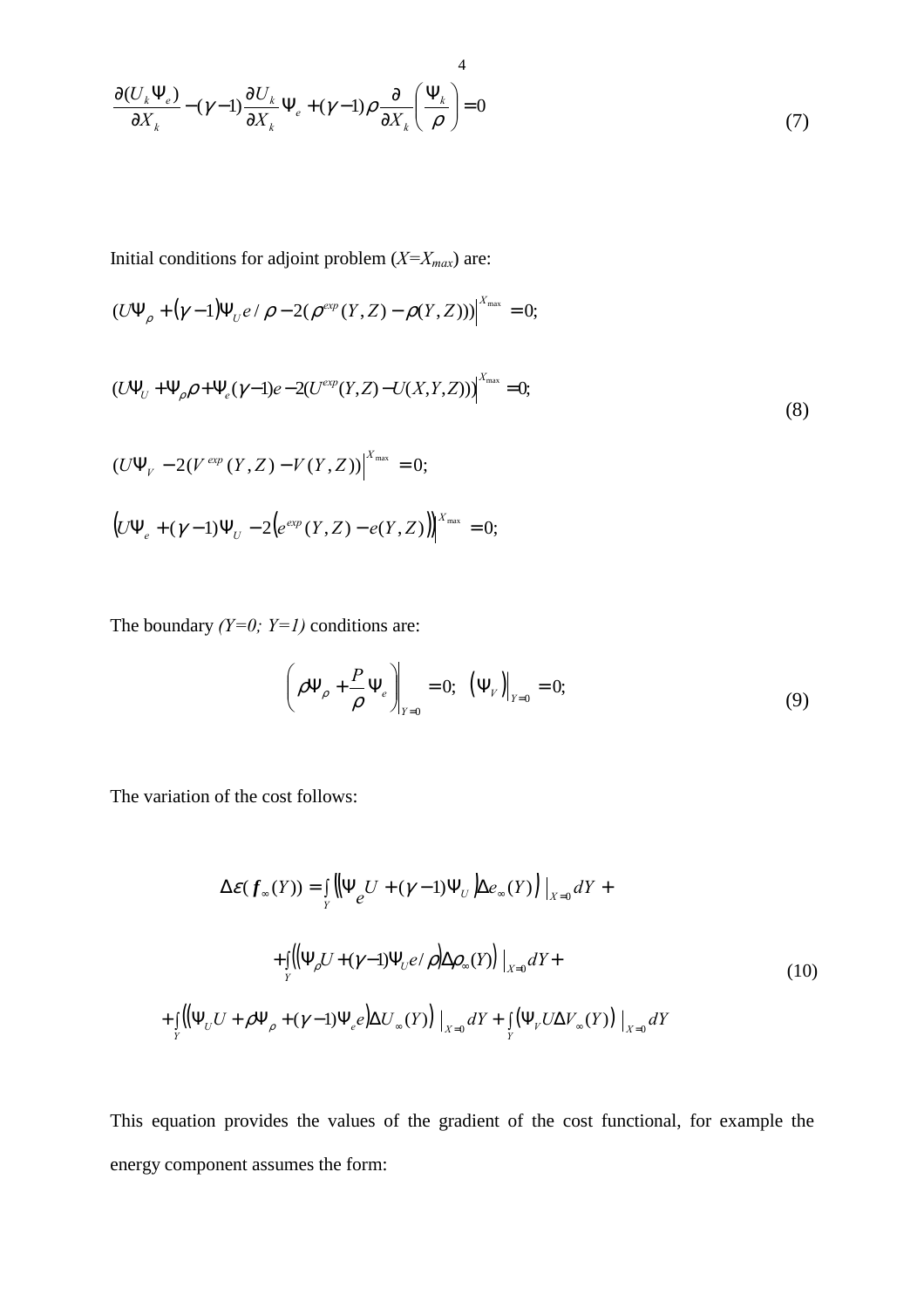$$
\nabla \mathcal{E}_e(e_\infty(Y)) = \left(\Psi_e U + (\gamma - 1)\Psi_U\right)_{X=0}
$$
\n(11)

This gradient provides the key element of the inverse problem solution via optimization methods.

System (5-7) has a quasi-conservative form in terms of the adjoint variables. It also has sources, containing spatial derivatives of the gas-dynamic parameters. The discontinuities (both in gas-dynamics system and its adjoint variables) are the cause of computational difficulties when this system is to be solved. The standard ways to handle these difficulties are based on using the divergent equation form or introducing certain viscosity (natural or artificial) [6]. Eqs. (1-3) may be solved by smoothing the gas-dynamic field. If the field is not smooth numerical problems are expected in (5-7) due to the discontinuous coefficients and infinite spatial gradients of the field parameters.

## **3. Discontinuities of the adjoint parameters**

The propagation of the small disturbances in the flow-field is described by characteristics of the tangent linear model [7]. Let us consider the model linear system

$$
\iint \left( A_{ij} \frac{\partial U_j}{\partial X} + a_{ij} \frac{\partial U_j}{\partial Y} \right) \Psi_i dX dY = - \iint \left( A_{ij} \frac{\partial \Psi_i}{\partial X} + a_{ij} \frac{\partial \Psi_i}{\partial Y} \right) U_j dX dY +
$$
  
+ 
$$
\int_{\Gamma_1} A_{ij} \Psi_i U_j dY + \int_{\Gamma_2} a_{ij} \Psi_i U_j dX
$$
  
direct problem: 
$$
A_{ij} \frac{\partial U_j}{\partial X} + a_{ij} \frac{\partial U_j}{\partial Y} = 0;
$$
 (12)  
adjoint problem: 
$$
A_{ij} \frac{\partial \Psi_i}{\partial X} + a_{ij} \frac{\partial \Psi_i}{\partial Y} = 0
$$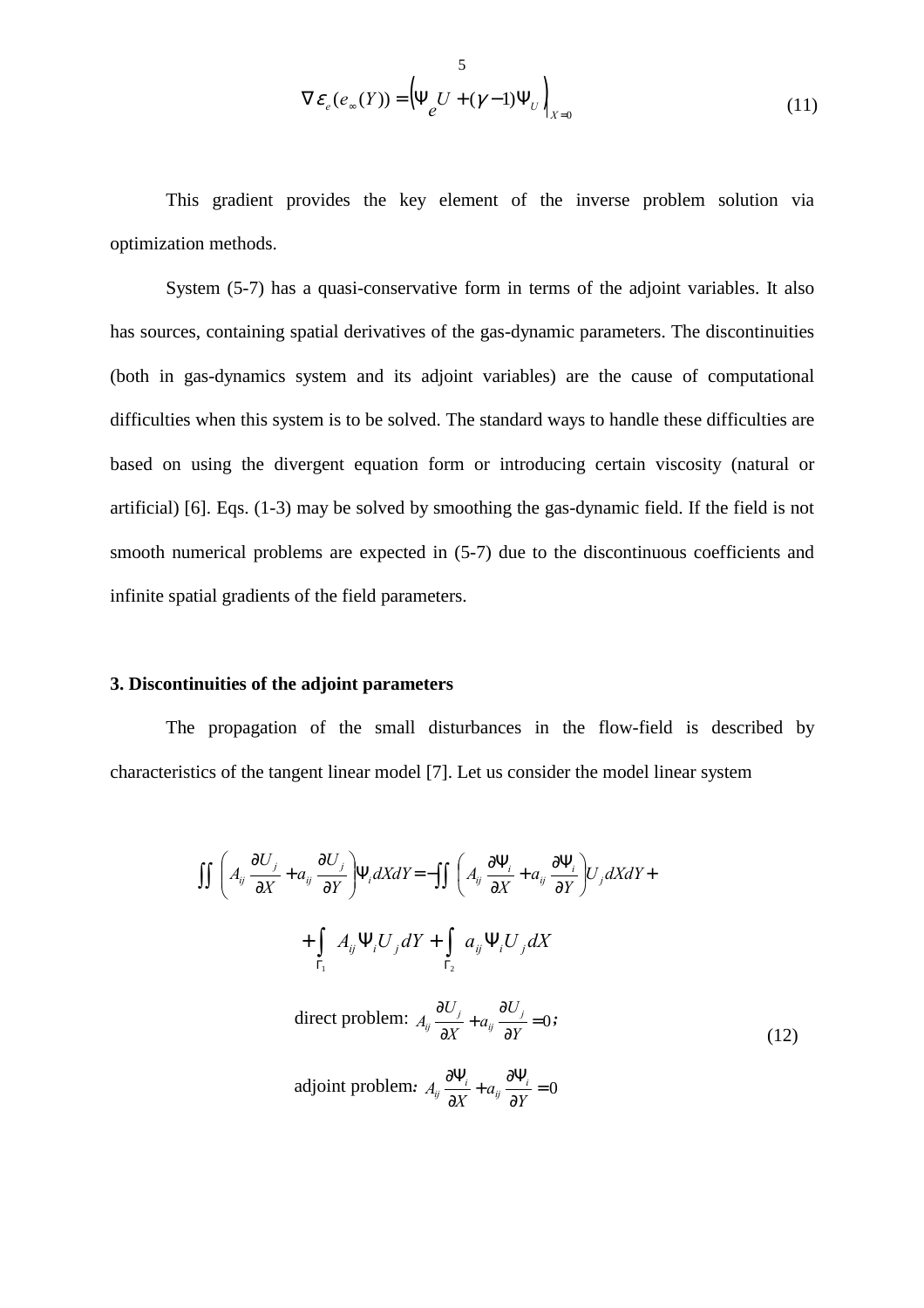The adjoint problem operators are formed by transposition of the direct problem operators. The characteristics may be determined by the analysis of the propagation of a disturbance of the form  $l_i e^{i(\alpha x - ky)}$ . The characteristic directions are determined by the equation  $\lambda A_{ij} - a_{ij} = 0$ ;  $\lambda = \frac{\omega}{k}$  [7]. Thus, the characteristics of the direct and adjoint systems coincide while the adjoint variables evolve along the direct problem characteristics but in the opposite direction. This feature engenders most of the adjoint field peculiarities.

Let us compare the gas-dynamics and its adjoint variables discontinuities formation for the simplest transport equation

$$
\frac{\partial U}{\partial t} + U \frac{\partial U}{\partial x} = 0; \frac{\partial \Psi}{\partial t} + U \frac{\partial \Psi}{\partial x} = 0
$$
\n(13)



Figs. 2 presents the shock wave formation for first equation (13). Formally, the rarefaction (expansion) wave (Fig. 3) is its antipode. But the expansion wave is unstable and a small variation of the initial shape  $U(x)$  transforms it into an expansion (rarefaction) fan (Fig. 4). So, only structures of Fig. 2 and Fig. 4 really appear in gas dynamics.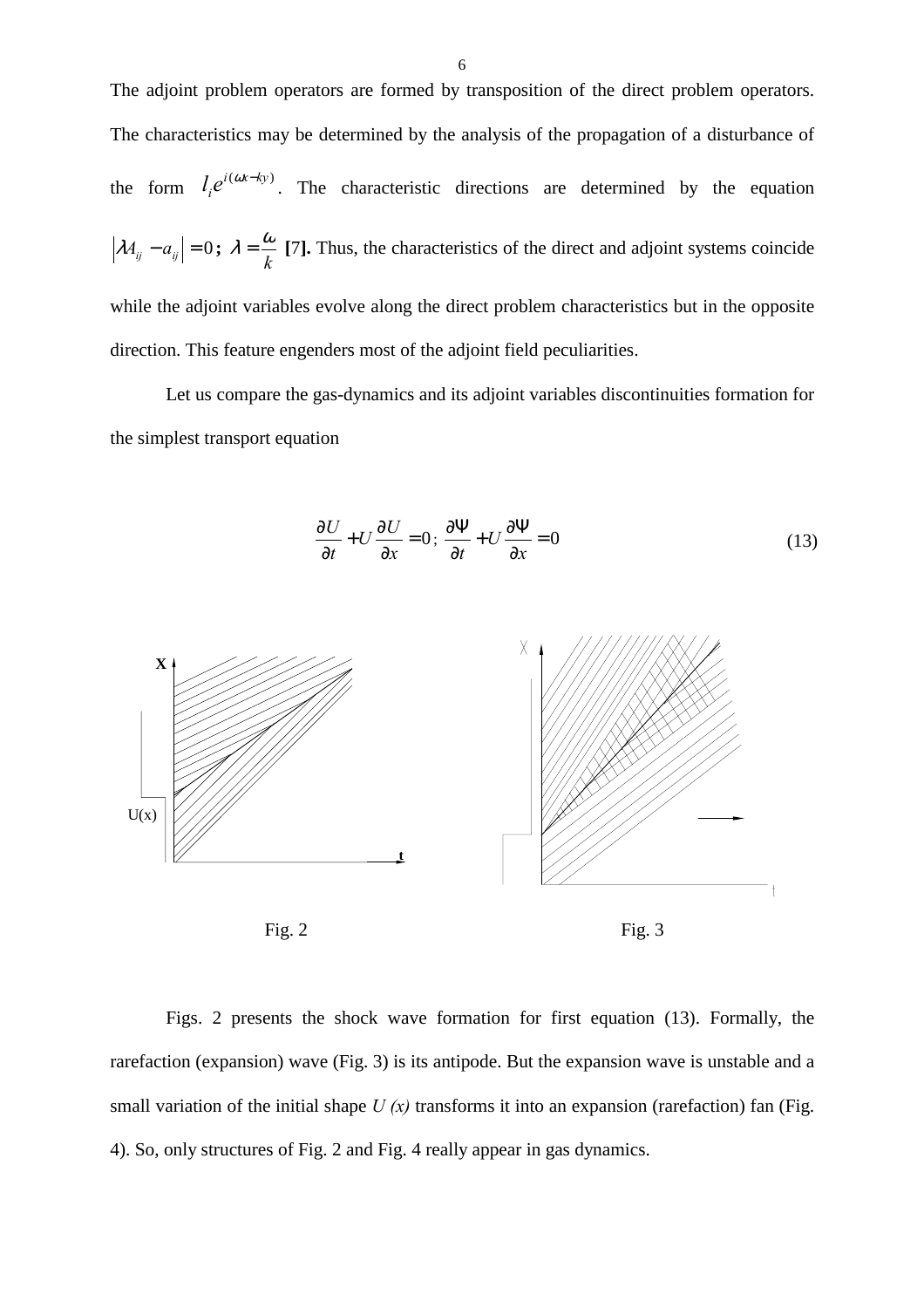

Fig. 4

As the characteristics of adjoint problems are the same as of the direct one, although the evolution occurs in the opposite direction, we have the same characteristic structures in adjoint variables field (Fig. 2, 4). With the account of reverse evolution, a gas-dynamics rarefaction fan corresponds to a compression fan in the adjoint field. Thus, the adjoint parameters may have discontinuity in the single boundary point (point A, Fig. 4). This discontinuity formation and transfer along the other family characteristics were described in [8] for 2-D flow.

On the other hand, the adjoint variables' field should have a rarefaction shock structure (Fig. 3) on the gas-dynamics shock due to reverse evolution. In this case, the shock is stable since the coefficients in adjoint equations are derived from the previously computed gasdynamics field. A single value of adjoint parameter determines in this way a total segment in the adjoint field (Fig. 3). So, the adjoint variables (and the cost functional gradient) are degenerate in this segment, a fact that may cause numerical difficulties in the optimization process although the adjoint parameters are continuous on this structure. For example, if we look for an initial distribution  $U(x)$  from certain final observation  $U^{\text{exp}}(T, x)$  the gradient of the cost functional may be expressed as  $\nabla \mathcal{E}(U(x)) = -\Psi(0, x)$ . The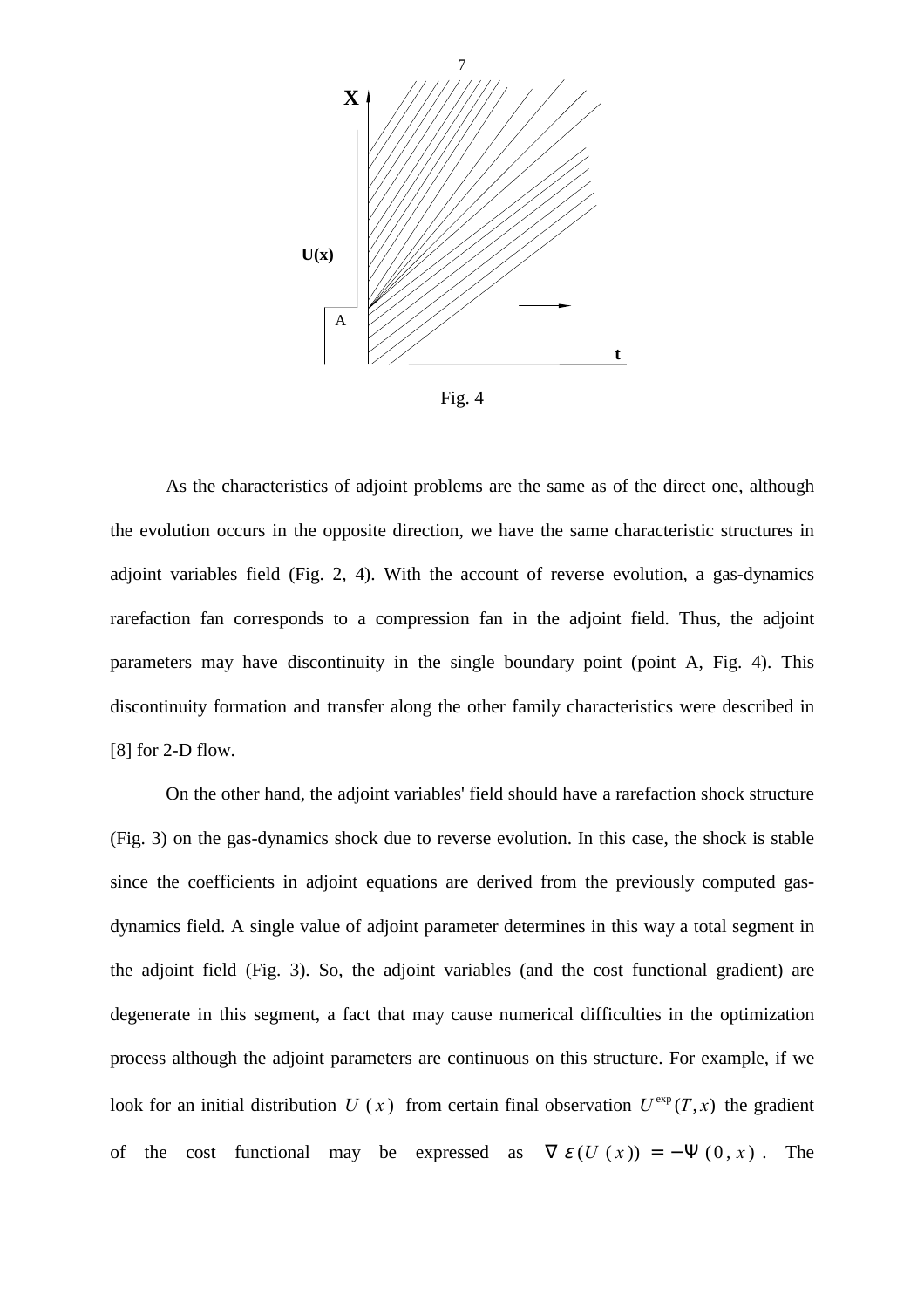abovementioned degeneration causes a constant value of gradient in significant vicinity of the discontinuity causing the impossibility of exact restoration of the initial profile  $U(x)$ .

For the two dimensional supersonic flow (Fig. 1, equations (1-3)), the direct and the adjoint field structures are presented in Figs. 5 and 6. Fig. 5 describes the rarefaction fan in gas-dynamics parameters and the compression fan in the adjoint field (the discontinuity from boundary point A is transferred into the flow-field along the characteristic  $C_{+}$ . Fig. 6 describes the shock wave in the gas-dynamics variables and the expansion (rarefaction) shock in the adjoint variables field.



 The adjoint equations in inverse problems are loaded by the mismatch between target and calculated values, which may occur in the boundary conditions (Eqs. 8) or in source terms in the flow field. Both target and calculated values may have discontinuities. Naturally, these discontinuities propagate along characteristics.

## **4. Numerical Tests**

The formation of the shock waves (even from an initially gently sloping shape) is the feature of the considered equations. This process should cause the loss of information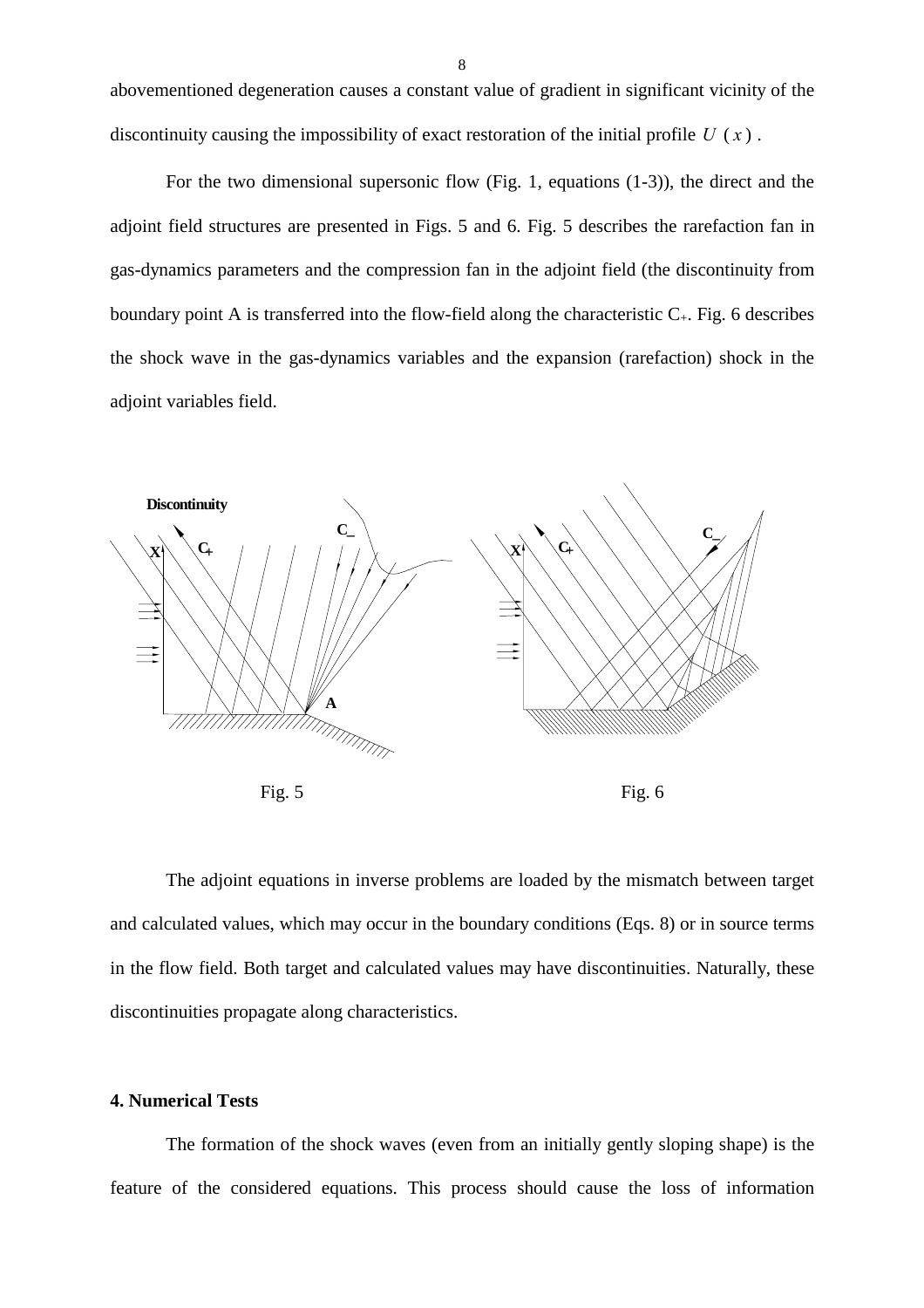regarding initial parameter distribution when the inverse problem is solved. In the adjoint problem this appears in the solution, which is degenerate in the hatched sector (Fig. 3). So, when the inverse problem is solved, numerical difficulties (instability or lack of convergence, for example) appear. The information losses in such structure should increase as the shock intensity increases. This aspect was verified by carrying out some numerical tests.

For the flow-field calculation we used a nondivergent finite-difference approximation of the parabolized Navier-Stokes equations [3,4]. The main deviation from the system (1-3) consists in the viscous terms  $\frac{1}{R} \frac{\partial}{\partial x^2} \delta_{2k}$ *i U* 2  $\frac{1}{\sqrt{2}}\frac{\partial^2 U^i}{\partial \sqrt{2}}\delta_i$  $\frac{\partial^2 U^i}{\partial x^2} \delta_{2k}$  (Re=10<sup>4</sup>) used to smooth the shocks.

*k*

 $\overline{2}$   $\overline{v}_2$ 

*X*

ρ ∂

Re

Fig. 7 presents the isolines of the adjoint density caused by the jump in the target parameters on the outflow boundary. Both the contact line discontinuities and discontinuities moving along the sound characteristics are visible.



Fig. 7

Fig. 8 provides the density isolines for the expansion fan. Fig. 9 demonstrates the corresponding adjoint density field. The high gradients zone (smeared adjoint density discontinuity) appears in the expansion fan focus and spreads further along the characteristics.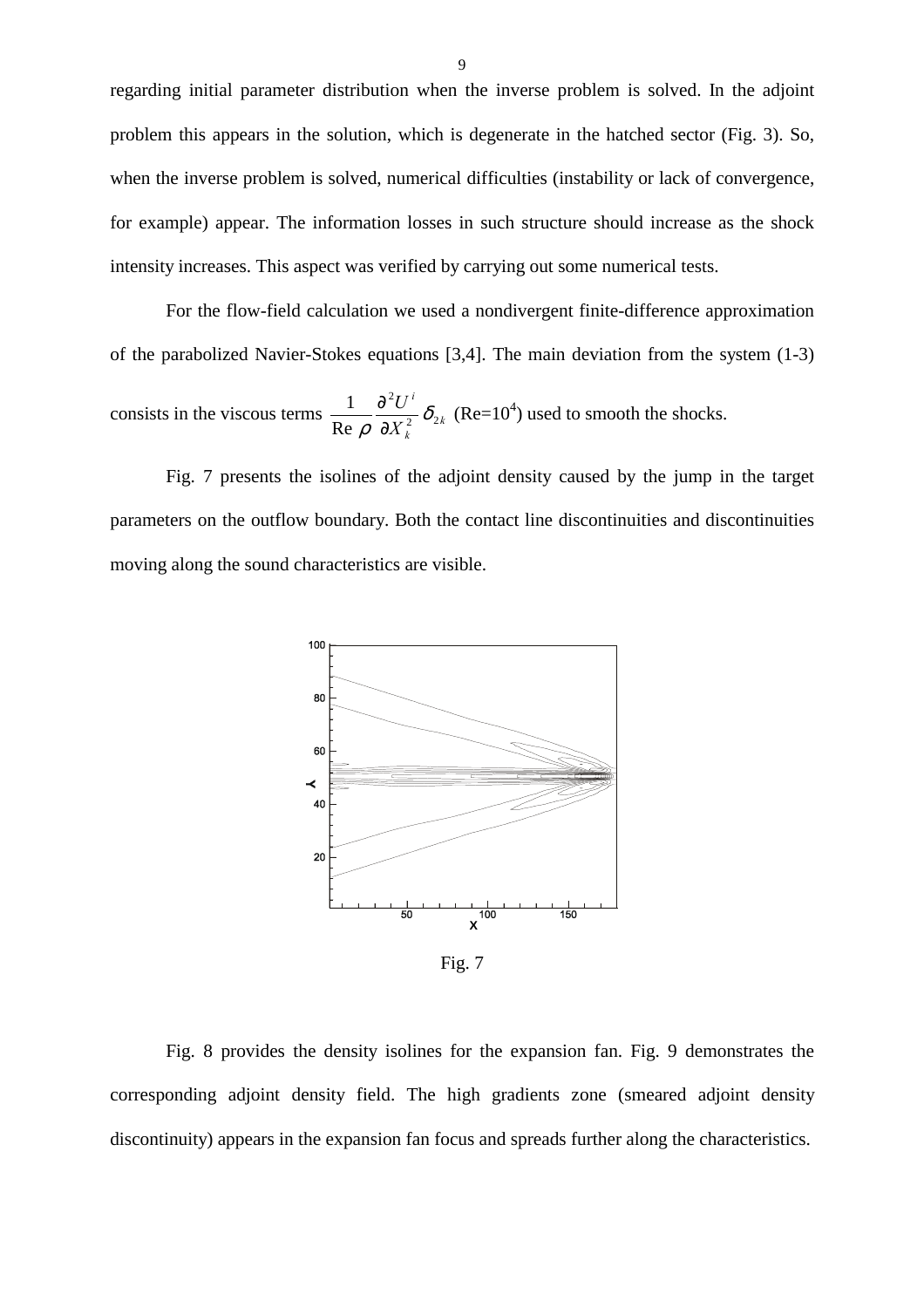

As previously mentioned, the shock formation causes an irreversible loss of information regarding the initial parameters. The impact of the shock on the quality of the inverse problem solution is estimated from this viewpoint. The gradient was obtained from the adjoint field while the optimization was performed using the L-BGGS limited-memory quasi-Newton method [9].

Numerical tests demonstrate that the quality of the solution deteriorates as the shock intensity increases. This process is similar to information losses in viscous processes. A comparison of inverse problem solution quality dependence on nonlinearity (shock intensity), Fig. 10, and viscosity (Reynolds number), Fig. 11, may be investigated. Fig. 10 presents the quality of inflow temperature profile restoration dependence on the ratio of jet temperature (pressure) to the ambient temperature (pressure) in an under-expanded jet (inviscid flow) on the shock intensity. Fig. 11 presents the quality of inflow temperature profile restoration depending on the Reynolds number. We can see that increasing the shock intensity is analogous to increasing the viscosity (i.e. decreasing of Reynolds number).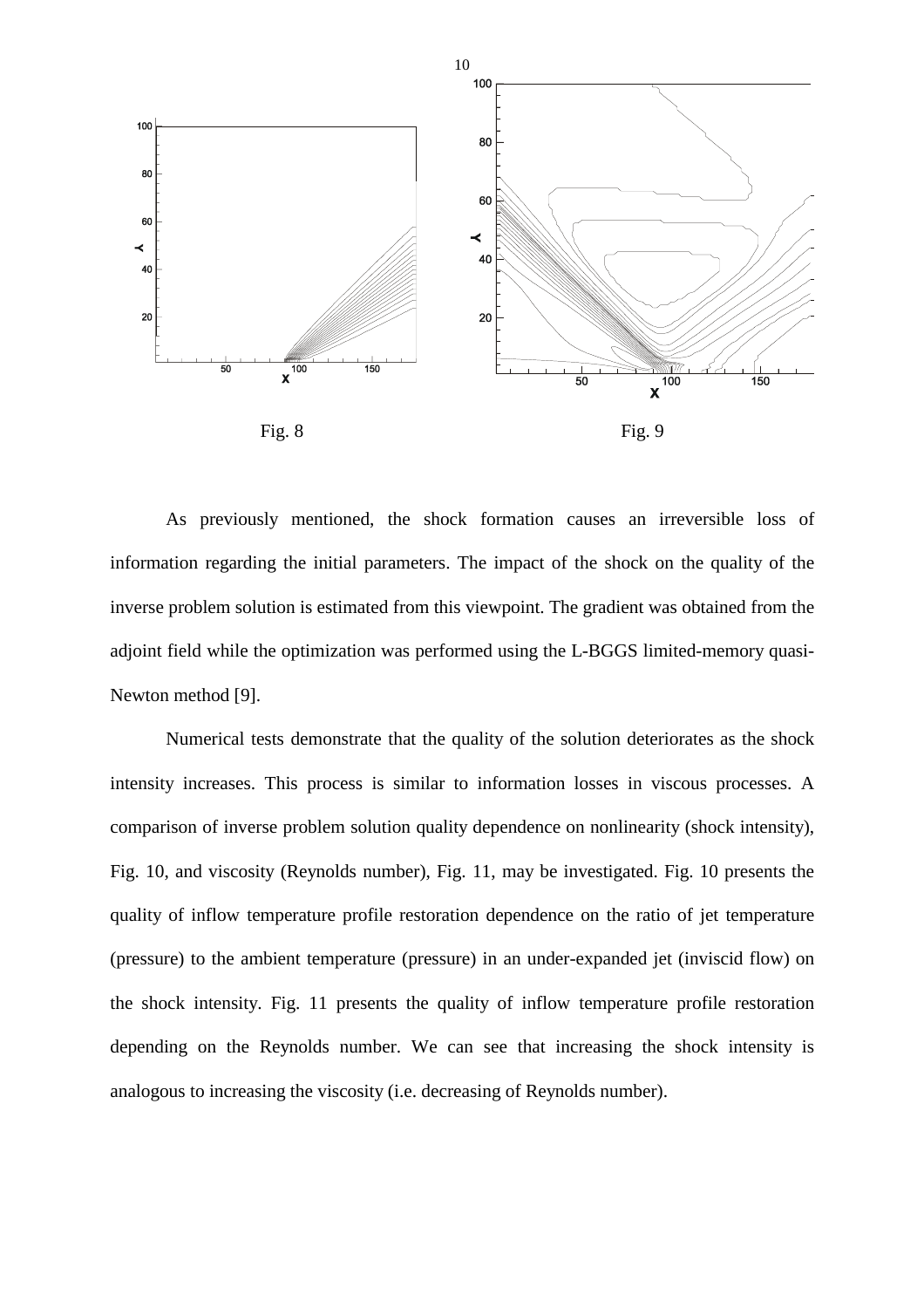

Fig. 10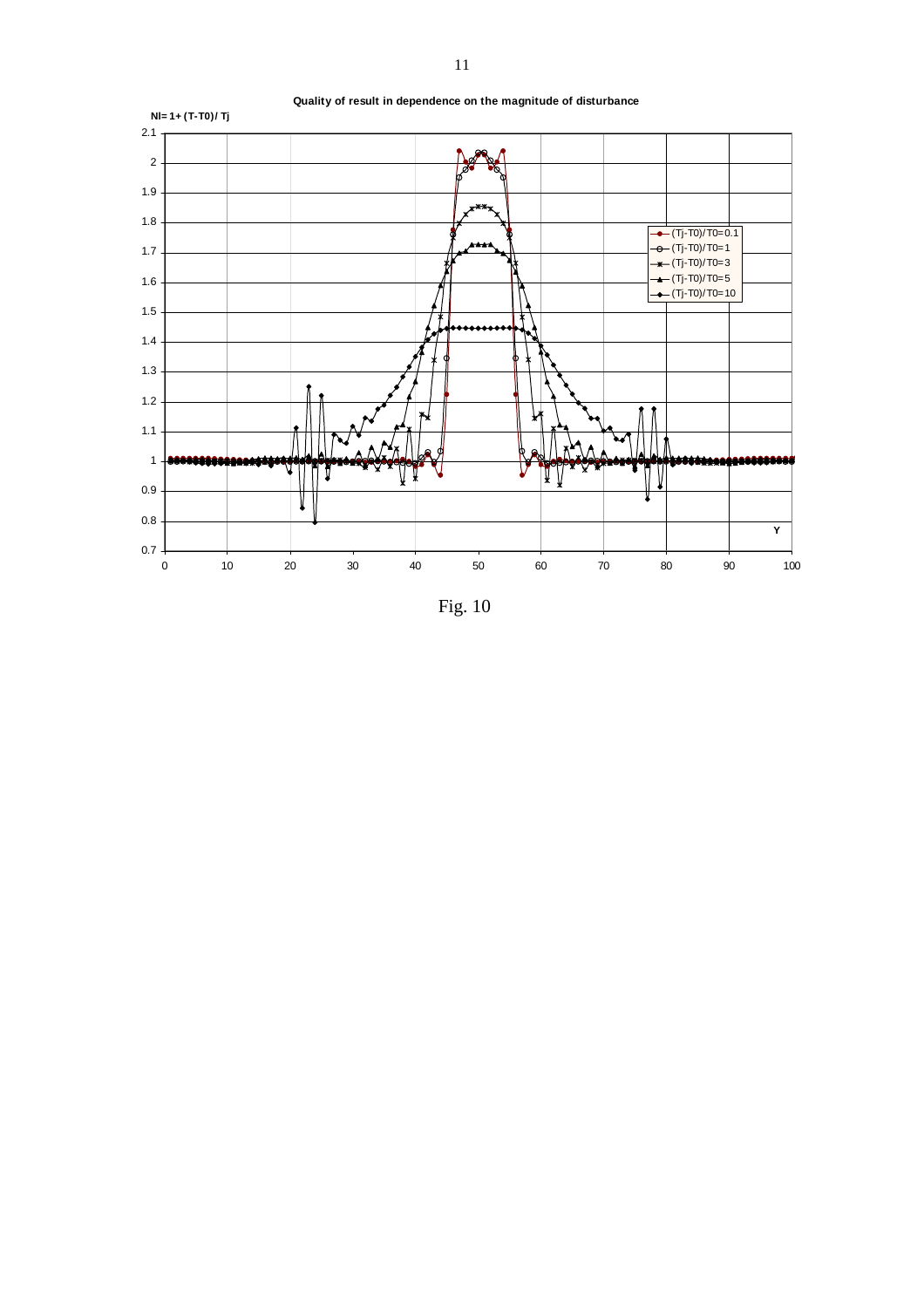

Fig. 11

# **5. Adjoint problem corresponding to the divergent form of the direct problem**

 Depending on the form of the direct problem (divergent or non-divergent) the form of the adjoint problem changes. For the non-divergent direct problem

$$
A_{ij}(U)\frac{\partial U_j}{\partial X} + a_{ij}(U)\frac{\partial U_j}{\partial Y} = 0
$$
\n(14)

the adjoint problem has a quasi-conservative ([7]) form

$$
+\frac{\partial (A_{ij}(U)\Psi_i)}{\partial X} + \frac{\partial (a_{ij}(U)\Psi_i)}{\partial Y} - F_{ij}\Psi_i = 0
$$
\n(15)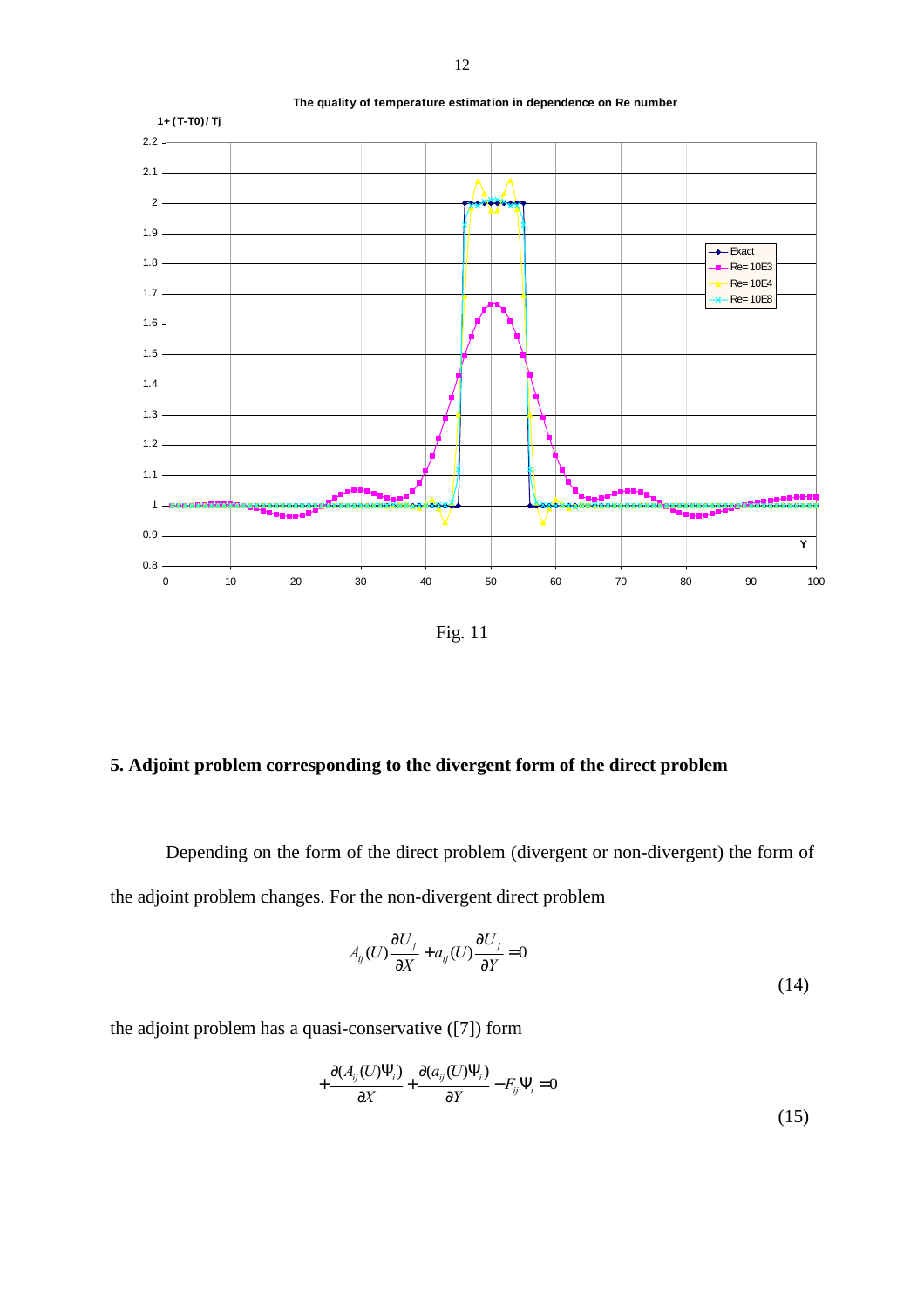where the source terms  $F_{ik} = \left| \frac{\partial A_{ij}(C)}{\partial U} \frac{\partial C_j}{\partial V} + \frac{\partial A_{ij}(C)}{\partial U} \frac{\partial C_j}{\partial V} \right|$ J  $\backslash$ l  $\setminus$ ſ ∂ ∂ ∂ ∂ + ∂ ∂  $=\left(\frac{\partial A_{ij}(U)}{\partial U_k}\frac{\partial U_j}{\partial X} + \frac{\partial a_{ij}(U)}{\partial U_k}\frac{\partial U_j}{\partial Y}\right)$ *U*  $a_{ii}(U)$ *X U U*  $F_{ik} = \left(\frac{\partial A_{ij}(U)}{\partial U_j} \frac{\partial U_j}{\partial U_j} + \frac{\partial a_{ij}(U)}{\partial U_j} \frac{\partial U_j}{\partial U_j}\right)$ *k j ij k ij*  $\hat{a}_{ik} = \left( \frac{\partial A_{ij}(U)}{\partial U_i} \frac{\partial U_j}{\partial V_i} + \frac{\partial a_{ij}(U)}{\partial U_i} \frac{\partial U_j}{\partial V_i} \right)$  in general contain the space derivatives

of the gas-dynamic parameters. If the direct problem is smeared (i.e. has no discontinuities) the adjoint equations do not contain any singularities.

For the direct problem conservative form,

$$
\frac{\partial (B_{ij}(U)U_j)}{\partial X} + \frac{\partial (B_{ij}(U)U_j)}{\partial Y} = 0
$$
\n(16)

the adjoint problem has a nondivergent form containing no space derivatives of the gasdynamic parameters.

$$
(B_{ij}(U) + G_{ij})\frac{\partial \Psi_i}{\partial X} + (b_{ij}(U) + M_{ij})\frac{\partial \Psi_i}{\partial Y} = 0
$$
\n(17)

where  $G_{ik} = \frac{OD_{ij}(C)}{2I}U_{jk}$ *k*  $\frac{d}{dt} = \frac{\partial D_{ij}(U)}{\partial U_k} U$  $B_{ii}(U)$ *G* ∂  $=\frac{\partial B_{ij}(U)}{\partial U_i}U_j; M_{ik}=\frac{\partial b_{ij}(U)}{\partial U_j}U_j$ *k*  $\frac{\partial v_{ij}(C)}{\partial U_k}U$  $b_{ii}(U)$ *M* ∂  $=\frac{\partial b_{ij}(U)}{\partial x^i}U_i$ .

The adjoint variables should be smeared for the shock-capturing calculations.

 Thus, in inverse problems the shock-capturing means smoothing either the direct problem variables or the adjoint variables. From this viewpoint, the use of automatic differentiation for compressible inviscid flows requires the exercise of some caution. We may have no difficulties with discontinuities in the divergent direct problem but the corresponding adjoint problem should use additional means to handle discontinuities.

It should be mentioned that when the adjoint problem is obtained from the divergent direct one, the sources (at the boundary or within the flow field) are engendered only by the discrepancy between calculation and target a fact that may be turn to be very useful during debugging.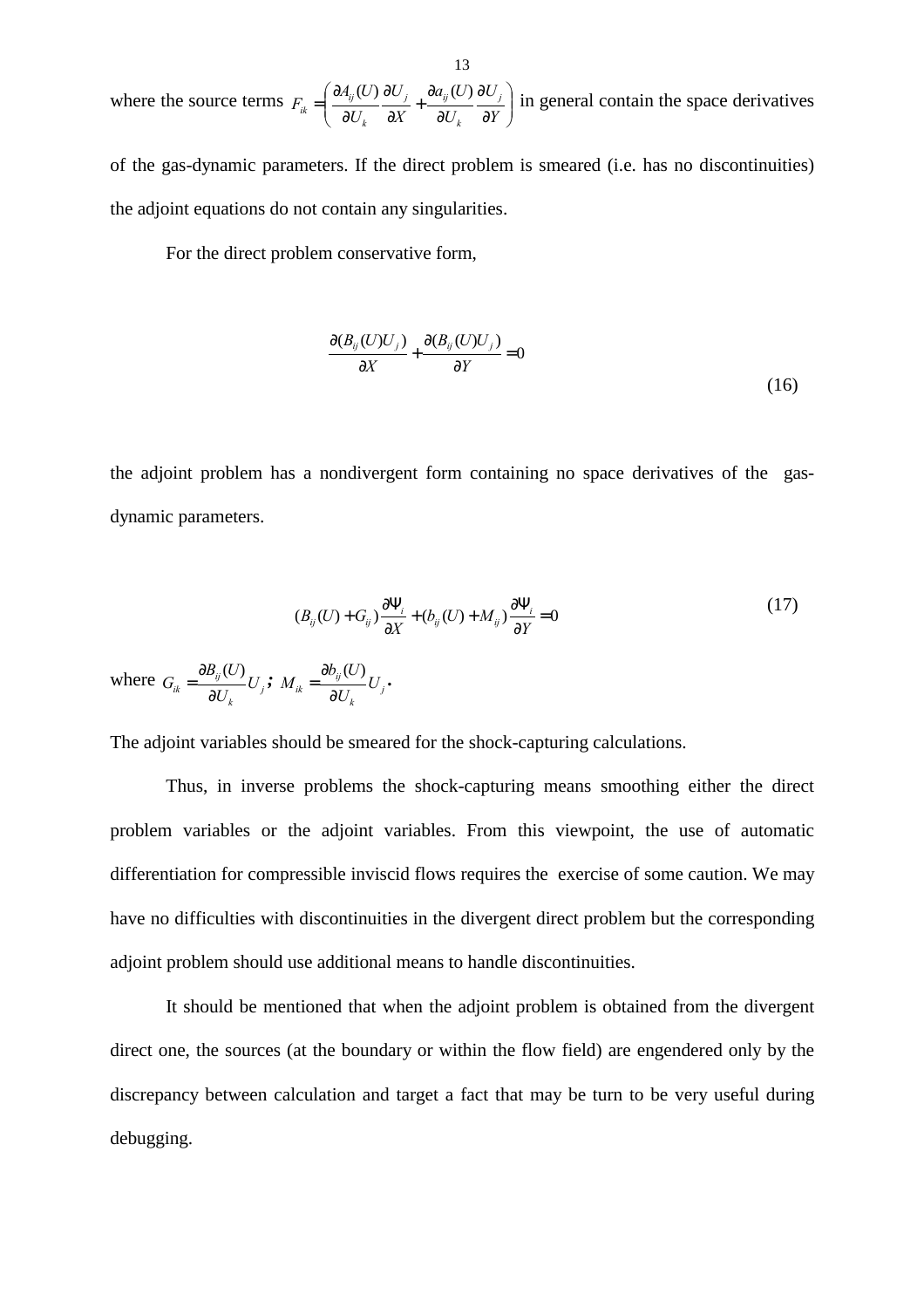Ref. [3] discusses the choice of numerical schemes for the solution of adjoint shallow water equations. The adjoint equations corresponding to the conservative form of direct equations are not conservative. The special finite volume method was successfully used for approximation of the adjoint equations. Ref [11] deals with optimal boundary control of aeroacoustic noise governed by the two-dimensional unsteady compressible Euler equations. We have above considered the couple of non-divergent direct problem  $(1-3)$  and quasiconservative adjoint problem (5-7) for gas flow. Let us now compare the couple of divergent direct problem (18-20) and non-divergent adjoint one (23-25). The system (18-20) provides for the calculation of discontinuities without smearing.

$$
\frac{\partial(\rho U^k)}{\partial X^k} = 0\tag{18}
$$

$$
\frac{\partial \left(\rho U^k U^i + P \delta_{ik}\right)}{\partial X^k} = 0\tag{19}
$$

$$
\frac{\partial \left(\rho U^k h_0\right)}{\partial X^k} = 0 \tag{20}
$$

Here  $\gamma-1$   $\rho$  $h(\rho, P) = \frac{\gamma}{\gamma - 1} \frac{P}{\rho}$  is gas specific enthalpy,  $h_0 = h + (U^2 + V^2)/2$  - total enthalpy, *P*=ρ*RT, P=*ρ*(*γ*-1)/*γ*(h0-(U2 +V2 )/2), e=R/(*γ*-1)T, h=*γ*e.* 

In a standard way, we form Lagrangian  $L(f_{\infty}(Y))$  from the cost functional and the weak statement of (18-20).

$$
L(f_{\infty}(Y)) = \varepsilon(f_{\infty}(Y)) + \int_{\Omega} \left( \frac{\partial (\rho U^{k})}{\partial X^{k}} \right) \Psi_{\rho} d\Omega
$$
  
+ 
$$
\int_{\Omega} \left( \frac{\partial (\rho U^{k} U^{i} + P \delta_{ik})}{\partial X^{k}} \right) \Psi_{i} d\Omega + \int_{\Omega} \frac{\partial (\rho U^{k} h_{0})}{\partial X^{k}} \Psi_{h} d\Omega
$$
 (21)

The Lagrangian is transformed by the integration by parts

$$
L(f_{\infty}(Y)) = \mathcal{E}(f_{\infty}(Y)) - \int_{\Omega} \left( \frac{\partial \Psi_{\rho}}{\partial X^{k}} \right) \rho U^{k} d\Omega + \int_{\sigma_{k}} \Psi_{\rho} \rho U^{k} \Big|_{X_{k}=0}^{X_{k}^{\max}} d\sigma_{k}
$$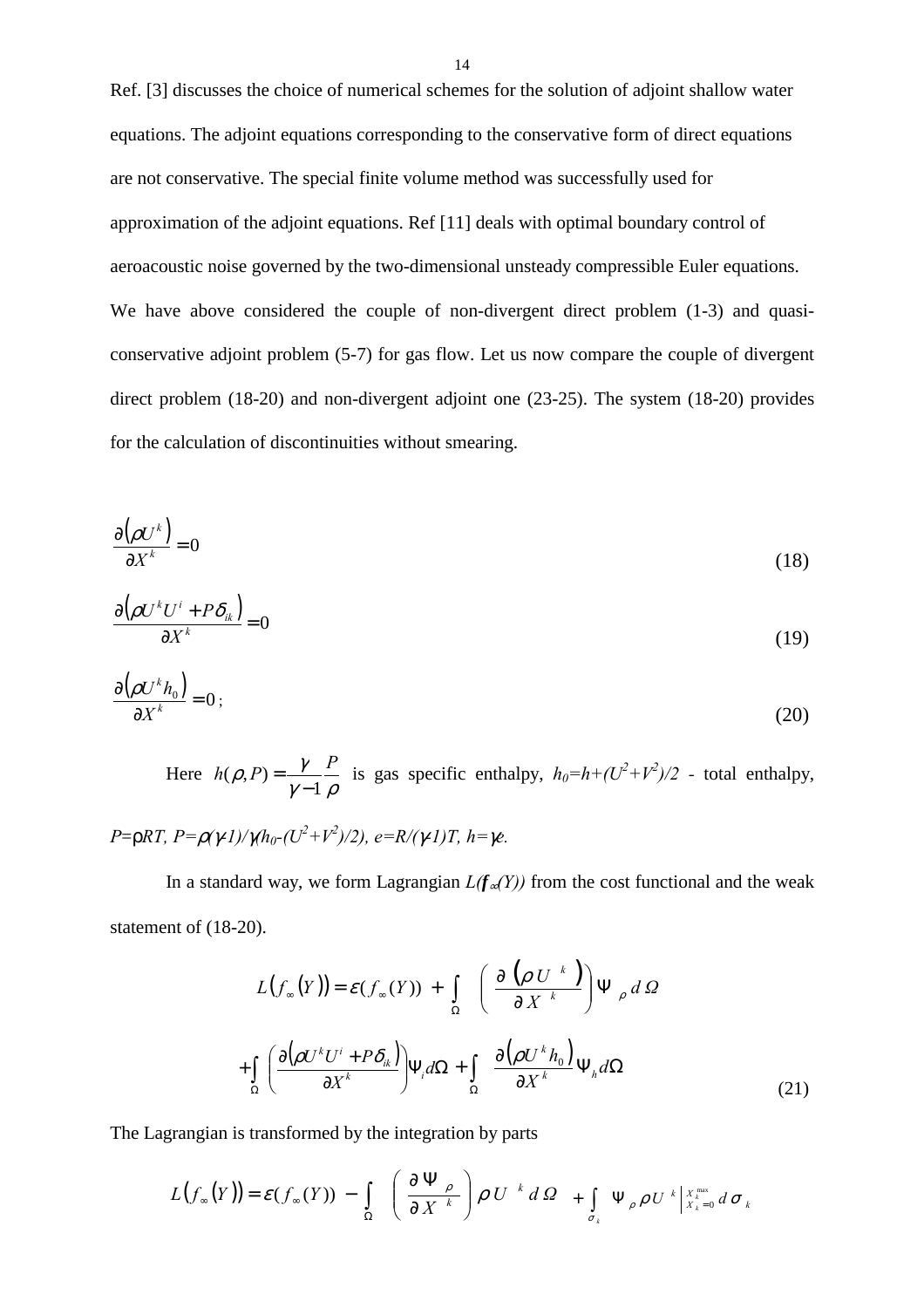$$
-\int_{\Omega} \left( \frac{\partial \Psi_{i}}{\partial X^{k}} (\rho U^{k} U^{i} + P \delta_{ik}) \right) d\Omega + \int_{\sigma_{k}} \Psi_{i} (\rho U^{k} U^{i} + P \delta_{ik}) \Big|_{X_{k}=0}^{X_{k}^{\max}} d\sigma_{k} -\int_{\Omega} \frac{\partial \Psi_{h}}{\partial X^{k}} (\rho U^{k} h_{0}) d\Omega + \int_{\sigma_{k}} \Psi_{h} \rho U^{k} h_{0} \Big|_{X_{k}=0}^{X_{k}^{\max}} d\sigma_{k}
$$
(22)

This form is very useful for finding the variation of the Lagrangian for a comparison starting from the nondivergent flow equations. The adjoint parameters  $(\Psi_{\rho}, \Psi_{U}, \Psi_{W}, \Psi_{h})$  provide conditions for Lagrangian variation to depend on control parameters in the form <sup>∆</sup>*L=*∆ε<sup>=</sup> ∫ *Y* ,*Z grad(*ε*)*∆*f*∞*(Y)dY*. The adjoint variables should satisfy the following system

$$
U^k \frac{\partial \Psi_\rho}{\partial X^k} + U^k U^i \frac{\partial \Psi_i}{\partial X^k} + \frac{\gamma - 1}{\gamma} \frac{\partial \Psi_k}{\partial X^k} \left( h_0 - U_n U_n / 2 \right) + U^k h_0 \frac{\partial \Psi_h}{\partial X^k} = 0 \tag{23}
$$

$$
\rho U^{i} \frac{\partial \Psi_{i}}{\partial X^{k}} + \rho U^{i} \frac{\partial \Psi_{k}}{\partial X^{i}} + \rho \frac{\partial \Psi_{\rho}}{\partial X^{k}} + \frac{\gamma - 1}{\gamma} \frac{\partial \Psi_{i}}{\partial X^{n}} \delta_{in} \rho U_{k} + \rho h_{0} \frac{\partial \Psi_{h}}{\partial X^{k}} = 0
$$
\n(24)

$$
\rho U^k \frac{\partial \Psi_h}{\partial X^k} + \frac{\gamma - 1}{\gamma} \rho \frac{\partial \Psi_k}{\partial X^k} = 0
$$
\n(25)

Initial conditions for the adjoint problem are posed on outflow boundary (*X=Xmax*)*.*

$$
(\Psi_{\rho}U^{x} + \Psi_{i}U^{x}U^{i} + \frac{\gamma - 1}{\gamma}\Psi_{x}(h_{0} - U_{n}U_{n}/2) + \Psi_{h}U^{x}h_{0} - 2(\rho(Y) - \rho^{exp}(Y))\Big|^{X_{\max}} = 0;
$$
  

$$
\left(\rho\Psi_{\rho}\delta_{ix} + \rho\Psi_{n}U^{n}\delta_{ix} + \rho\Psi_{i}U^{x} - \frac{\gamma - 1}{\gamma}\rho\Psi_{x}U_{i} + \Psi_{h}\rho h_{0}\delta_{ix} - 2(U^{i}(Y) - U^{i}_{exp}(Y))\right)^{X_{\max}} = 0, \ i = 1, 2
$$
  

$$
\left(\frac{\gamma - 1}{\gamma}\Psi_{x}\rho + \Psi_{h}\rho U^{x} - 2(h_{0}(Y) - h_{0}^{exp}(Y))\right)^{X_{\max}} = 0;
$$
\n(26)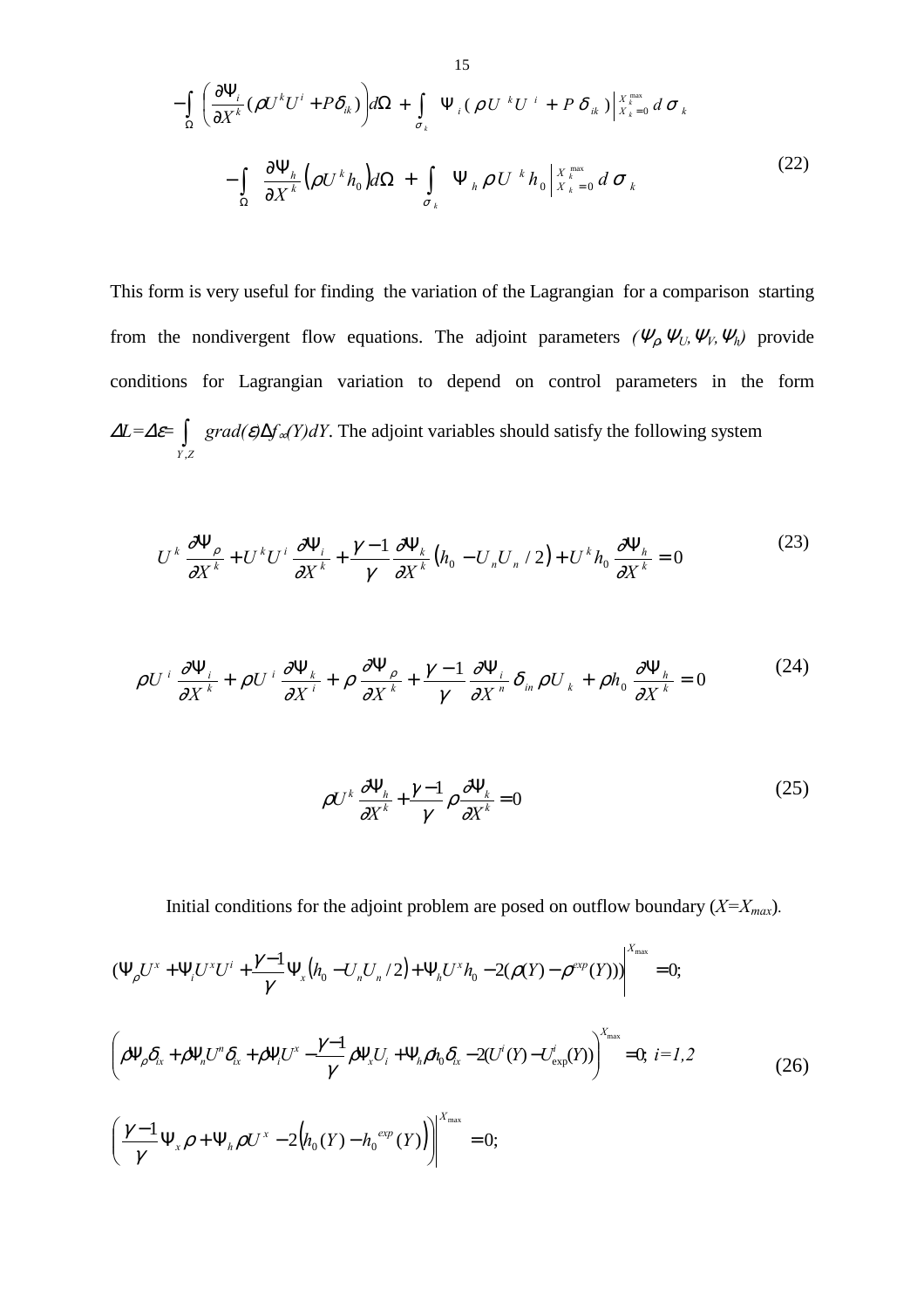The boundary conditions at  $(Y=0;1)$  are:

$$
(\Psi_{\rho} + \Psi_n U^n + h_0 \Psi_h)_{Y=0} = 0; \ \ (\Psi_{V})|_{Y=0} = 0;
$$
\n(27)

The cost functional variation is :

$$
\Delta \varepsilon(f_{\infty}(Y,Z)) = \iint_{\Omega} \left( \Psi_{\rho} U^{x} + \Psi_{i} U^{x} U^{i} + \frac{\gamma - 1}{\gamma} \Psi_{x} (h_{0} - U_{n} U_{n}/2) + \Psi_{h} U^{x} h_{0} \right) \Delta \rho_{\infty}(Y) \Big|_{X=0} dY +
$$
  
+ 
$$
\iint_{\Omega} \left( \rho \Psi_{\rho} \delta_{\alpha} + \rho \Psi_{n} U^{n} \delta_{\alpha} + \rho \Psi_{i} U^{x} - \frac{\gamma - 1}{\gamma} \rho \Psi_{x} U_{i} + \Psi_{h} \rho h_{0} \delta_{\alpha} - 2(U^{i}(Y) - U^{i}_{\exp}(Y)) \right) \Delta U^{i} \sim (Y) \Big|_{X=0} dY +
$$
  
+ 
$$
\iint_{\Omega} \left( \frac{\gamma - 1}{\gamma} \Psi_{x} \rho + \Psi_{h} \rho U^{x} \right) \Delta h^{0} \sim (Y) \Big|_{X=0} dY
$$
 (28)

The present expression yields the gradient of the cost functional.

The divergent form of direct problem provides for feasibility of shock-capturing calculation. Similarly, the adjoint problem obtained from the divergent form avoids difficulties connected with unbounded spatial derivatives of gas-dynamic parameters that arise in non-divergent form [4,5]. Nevertheless, the adjoint parameters may have their own discontinuities and system (23-25) cannot be computed without additional smoothing or using special numerical schemes [3]. In [3] the smoothing is performed on the direct problem solving for the strong shock and is mentioned there as the reason for convergence rate deterioration. It may be that the real reason for the poorer convergence was the loss of the information in the shock as described above.

The comparison of direct and adjoint forms of equations is presented in the Table 1.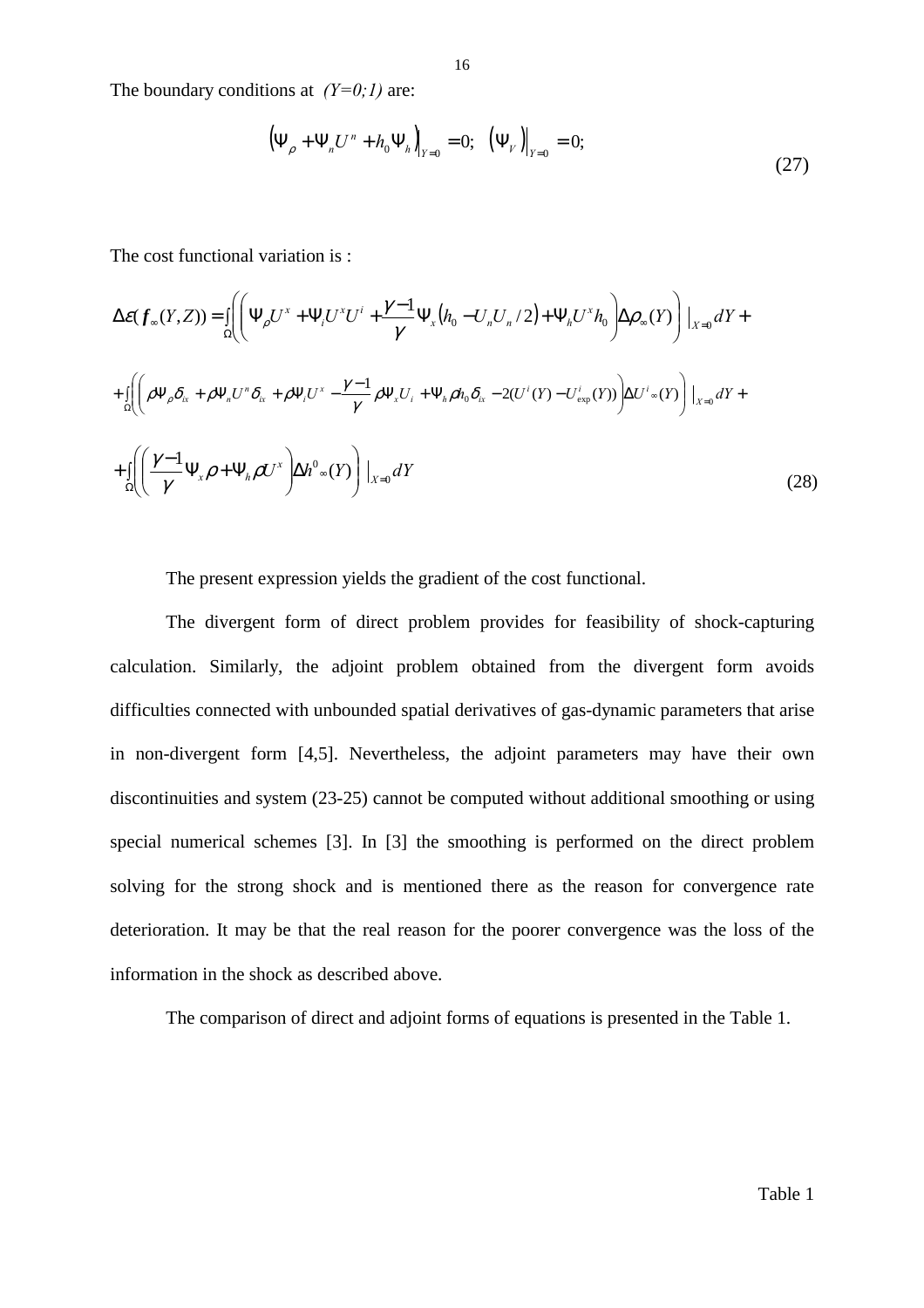Direct problem (D1)  
\n
$$
\rho \frac{\partial U^k}{\partial X^k} + U^k \frac{\partial \rho}{\partial X^k} = 0 \qquad \frac{\partial (\Psi_\rho U^k)}{\partial X^k} - \Psi_\rho \frac{\partial U^k}{\partial X^k} + (\gamma - 1) \left( e \frac{\partial}{\partial X^k} \frac{\Psi_k}{\rho} \right) + \frac{1}{\rho^2} \frac{\partial (\rho e(\gamma - 1))}{\partial X^k} \Psi_k = 0
$$
\n
$$
U^k \frac{\partial U^i}{\partial X^k} + \frac{(\gamma - 1)}{\rho} \frac{\partial (\rho e)}{\partial X^i} = 0 \qquad \frac{\partial (U^k \Psi_i)}{\partial X^k} - \frac{\partial U^k}{\partial X^i} \Psi_k + \frac{\partial (\Psi_\rho \rho)}{\partial X^i} - \Psi_\rho \frac{\partial \rho}{\partial X^i} - \frac{\partial e}{\partial X^i} \Psi_e + (\gamma - 1) \frac{\partial (\Psi_e e)}{\partial X^i} = 0
$$
\n
$$
U^k \frac{\partial e}{\partial X^k} + (\gamma - 1) e \frac{\partial U^k}{\partial X^k} = 0 \qquad \frac{\partial (U_k \Psi_e)}{\partial X_k} - (\gamma - 1) \frac{\partial U_k}{\partial X_k} \Psi_e + (\gamma - 1) \rho \frac{\partial}{\partial X_k} \left( \frac{\Psi_k}{\rho} \right) = 0
$$
\nSpatial derivatives of discontinuous field parameters  $\frac{\partial \rho}{\partial X^i}$  are available. Discontinuous coefficients in  
\nexpressions  $\frac{\partial (U^k \Psi_i)}{\partial X^k}$  are compensated by discontinuities in adjoint parameters and the spatial derivatives do not engeder the singularities.  
\nDirect problem (D2)  
\n $\frac{\partial (\rho U^k)}{\partial X^k} = 0$   
\n $U^k \frac{\partial \Psi_\rho}{\partial X^k} + U^k U^i \frac{\partial \Psi_i}{\partial X^k} + \frac{\gamma - 1}{\gamma} \frac{\partial \Psi_k}{\partial X^k} (\hbar_0 - U_n U_n / 2) + U^k \hbar_0 \frac{\partial \Psi_k}{\partial X^k} = 0$ \n
$$
\frac{\partial (\rho U^k U^i + P \delta_k)}{\partial X^k} = 0
$$
\n
$$
U^k \frac{\partial \Psi_i}{\partial X^k} + U^k \frac{\partial
$$

At first glance the direct and adjoint problems appear to be inseparably linked. Nevertheless, if we have fixed (codes, for example) adjoint system (A1 or A2) we may use any (most suitable) direct problem since the gas-dynamics parameters (from D1 and D2) are easily converted. Conversion of adjoint parameters is barely feasible, hence if the direct problem is fixed, there is no choice in adjoint problem.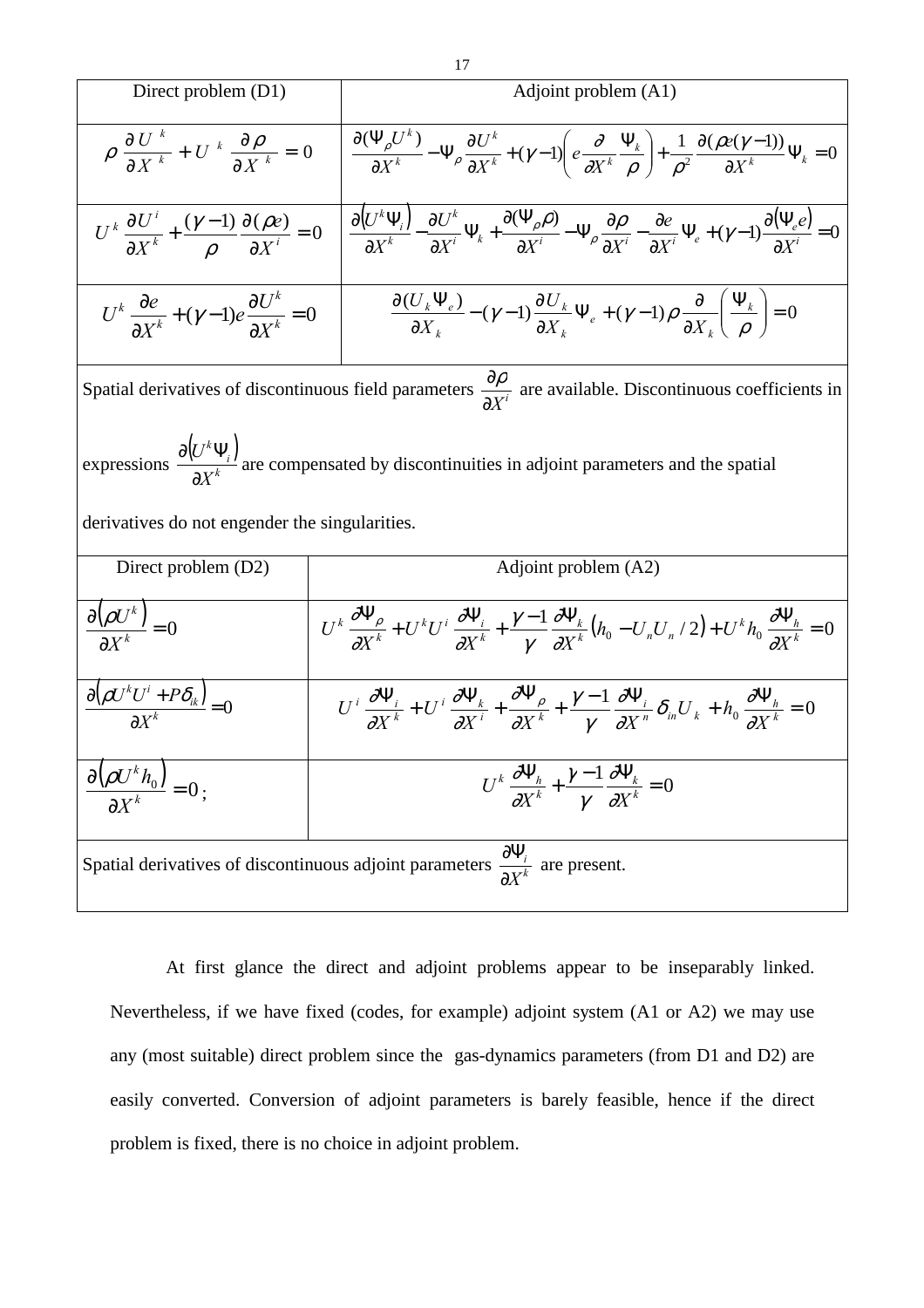## **CONCLUSION**

 The computation of the adjoint variables for supersonic inviscid equations is complicated by the existence of discontinuities both in the gas-dynamic field and in the adjoint field. The discontinuities of the adjoint variables are of the following kinds:

- 1. Discontinuities moving along streamline and discontinuities, moving along sonic lines from the breaks of the target functions (on boundary or within flow-field).
- 2. A discontinuity, arising on the boundary at the focus of the expansion fan and transferred within the flow field along the characteristics of another family.

These discontinuities pose significant numerical difficulties for the calculation of the adjoint field parameters. Different forms of the adjoint problem exist, which are not equivalent from the numerical viewpoint:

1. Direct problem divergent form (Eqs. 21-23) engenders non-divergent adjoint equations, which should have computational problem with the discontinuities of adjoint parameters. On the other hand, this form does not contain space derivatives of gasdynamic parameters and is thus tolerant to flow discontinuity. Special numerical schemes are efficient for this form of equations [3].

2. The non-divergent form of the direct problem yields quasi-conservative form of the adjoint problem, which has no problem with the adjoint parameter discontinuity, but is having sources containing gas-dynamic parameters' spatial derivatives, which are unbounded on the discontinuities.

In both events special means to handle the discontinuities must be used. Special attention should be paid to the implementation of automatic differentiation tools for the compressible flows described by the divergent equations. In this event, the corresponding adjoint problem is not divergent and has numerical difficulties related to the adjoint parameters' discontinuities.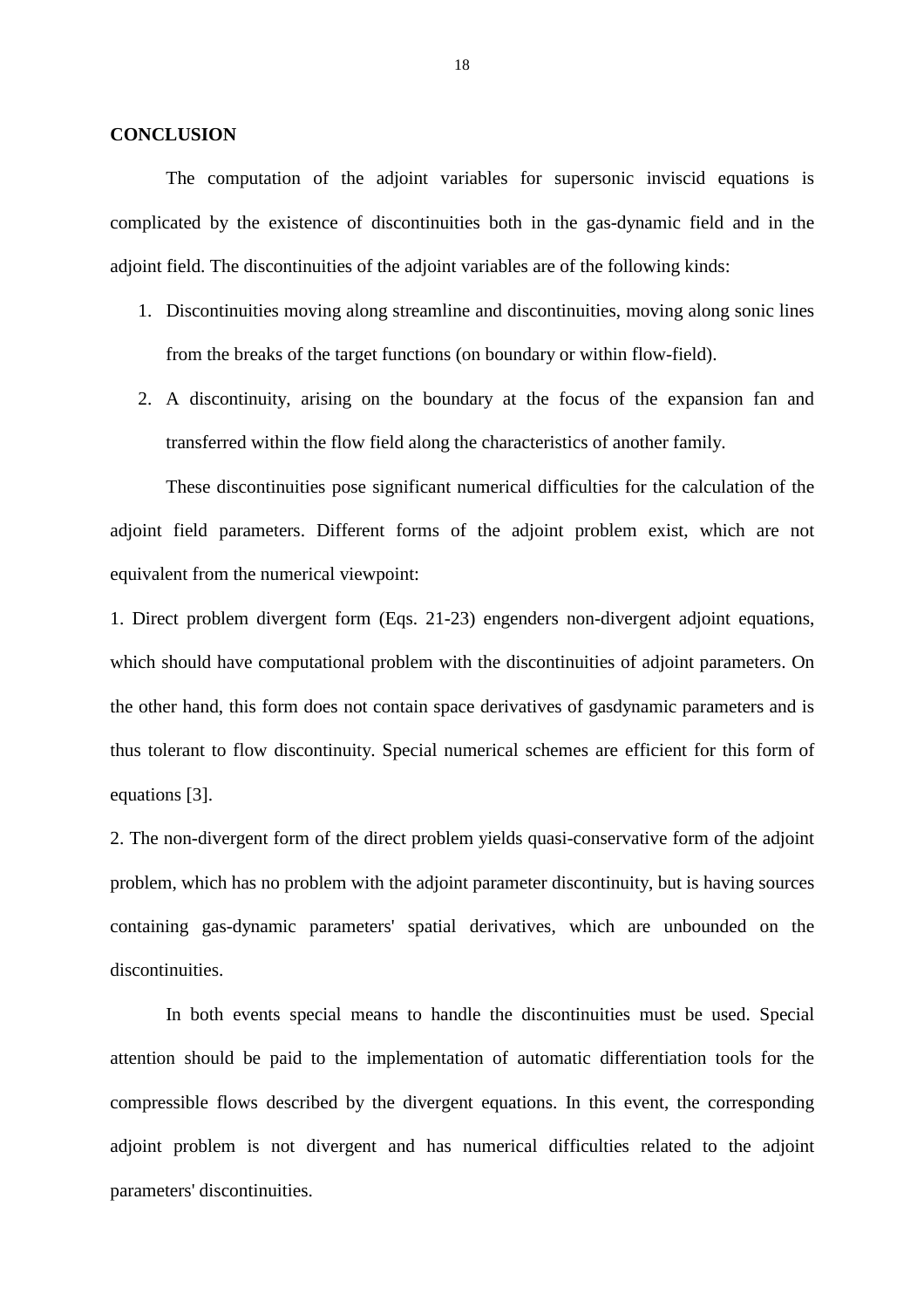The shock formation causes an irreversible loss of information. This phenomenon is similar to the information loss in the dissipation. For the adjoint problem calculation this effect arises as the degeneration of the adjoint parameters within an expansion wave and causes the deterioration of the quality of inverse problem solution.

Use of nonsmooth optimization algorithm as in [2] or in [10] can serve as a useful tool to handle discontinuities and to avoid use of smoothing.

## **Acknowledgements**

The authors acknowledge the support from the School of Computational Science and Information Technology, Florida State University.The second author acknowledges the support from the NSF grant number ATM-0201808 managed by Dr. Linda Peng whom he would like to thank for her support.

## **References**

- 1. C. Homescu and I.M. Navon*,* Numerical and theoretical considerations for sensitivity of discontinuous flow, Accepted for publication in Special Issue of Systems&Control Letters on Optim. and Control of Distributed Systems (2002). Issue dedicated to Prof J. L. Lions.
- 2. C. Homescu and I. M. Navon Optimal control of flow with discontinuities, Submitted to publication to Journal of Computational Physics, March 14, 2002
- 3. B. F. Sanders and S. F. Bradford, High resolution, monotone solution of the adjoint shallow water equations, Int. J. for numerical methods in fluids, v. 38, pp. 139-161, 2002
- 4. A. Alekseev, I.M. Navon*,* The analysis of an ill-posed problem using multiscale resolution and second order adjoint techniques, Computer Methods in Appl. Mech. and Eng., v.190, issue 15-17, pp. 1937-1953, 2001